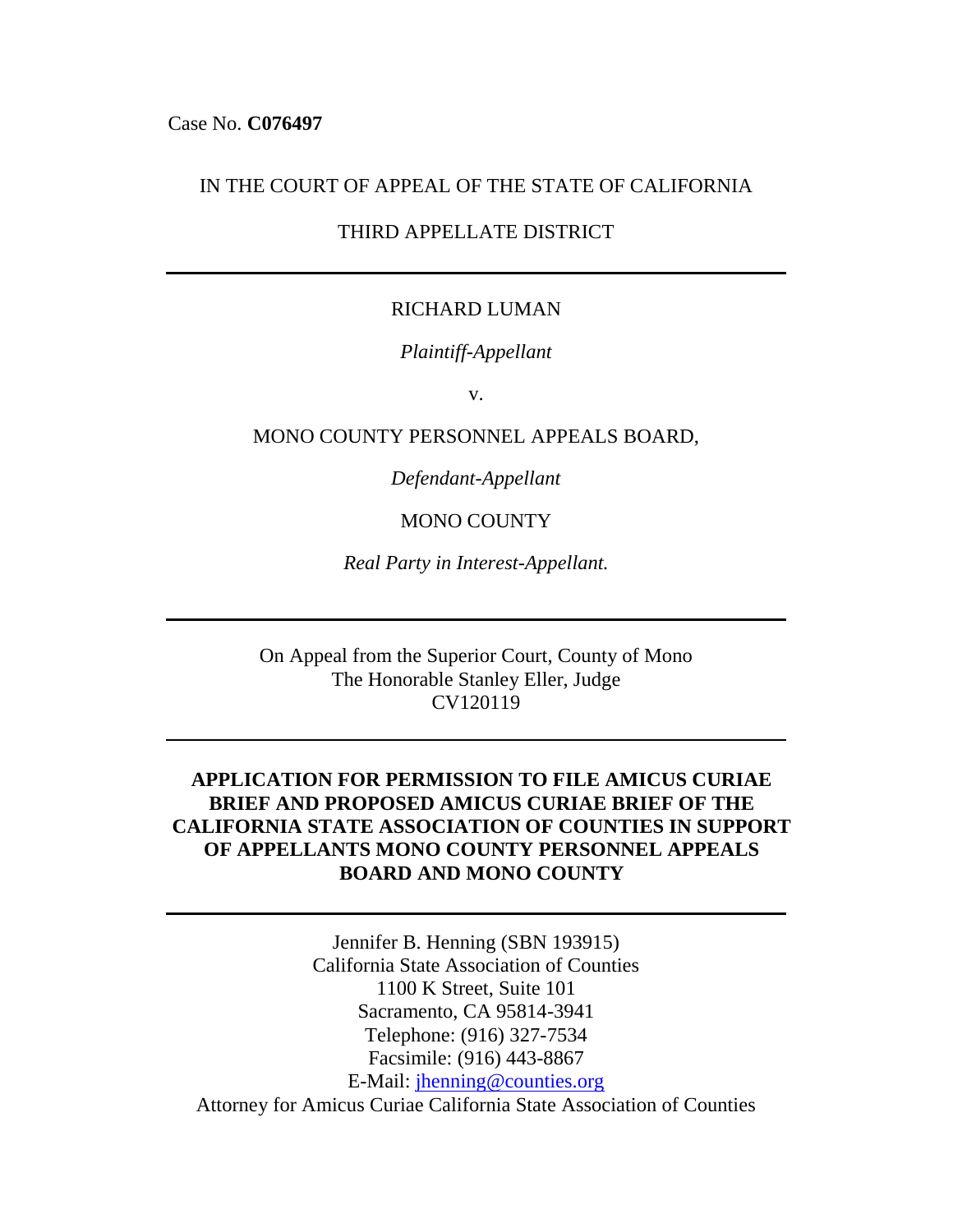## TO: THE PRESIDING JUSTICE, COURT OF APPEAL OF THE STATE OF CALIFORNIA, THIRD APPELLATE DISTRICT, DIVISION

This application is submitted by the California State Association of Counties ("CSAC"). Pursuant to Rule 8.200(c) of the California Rules of Court, CSAC respectfully requests leave to file the attached brief in support of Appellants Mono County Personnel Appeals Board and Mono County.

CSAC is a non-profit corporation. The membership consists of the 58 California counties. CSAC sponsors a Litigation Coordination Program, which is administered by the County Counsels' Association of California and is overseen by the Association's Litigation Overview Committee, comprised of county counsels throughout the state. The Committee monitors litigation of concern to counties statewide and has submitted amicus curiae briefs in prior appellate court cases involving matters that impact county government in general and public employee discipline matters in particular.

CSAC has an interest in ensuring that county administrative bodies responsible for public employee personnel matters perform their duties properly, independently and in accordance with state law. As a corollary, CSAC has an interest in ensuring that trial courts apply the correct standard of review when evaluating public employee disciplinary decisions. CSAC believes that a public employee personnel decision made by a duly appointed administrative body must be upheld unless the decision is a manifest abuse of discretion. CSAC, therefore, has an immediate and direct interest in this litigation and the Court's resolution of the pending appeal.

Counsel has reviewed the briefing submitted by the parties in this matter. The proposed amicus brief does not duplicate those arguments, but rather is intended to assist the court in deciding the matter by focusing on the error in the trial court's conclusion that termination was an abuse of

1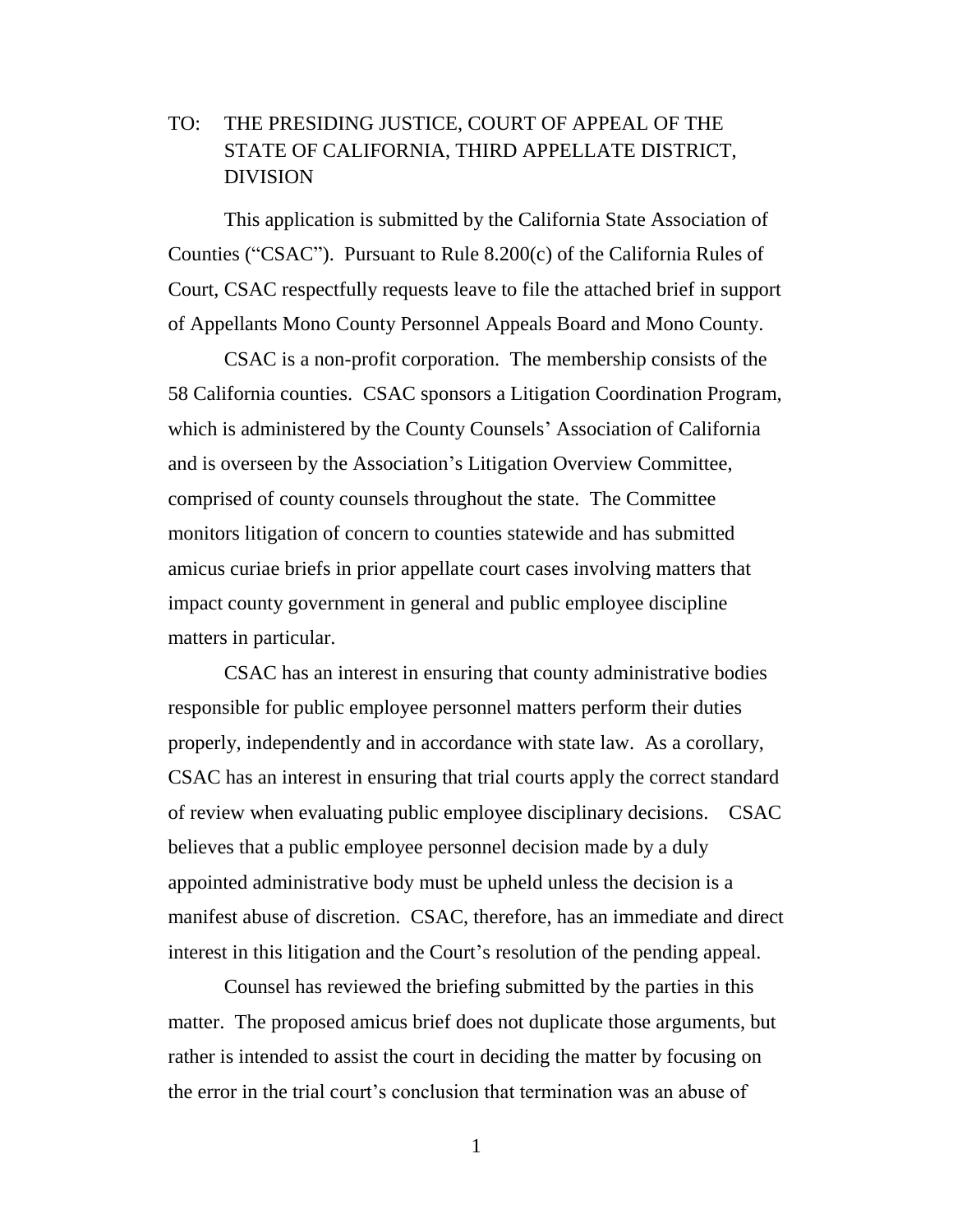discretion. It is CSAC's position that the Mono County Personnel Appeals Board's ("PAB") decision terminating Mr. Luman should be upheld as being within their broad discretion and within the bounds of reason. CSAC urges this Court to overturn the trial court's decision that the PAB's determination was incorrect in any other respect.

DATED: Respectfully submitted,

By:  $/ s /$ 

JENNIFER B. HENNING Attorney for Amicus Curiae

 $\frac{1}{\sqrt{2}}$  ,  $\frac{1}{\sqrt{2}}$  ,  $\frac{1}{\sqrt{2}}$  ,  $\frac{1}{\sqrt{2}}$  ,  $\frac{1}{\sqrt{2}}$  ,  $\frac{1}{\sqrt{2}}$  ,  $\frac{1}{\sqrt{2}}$  ,  $\frac{1}{\sqrt{2}}$  ,  $\frac{1}{\sqrt{2}}$  ,  $\frac{1}{\sqrt{2}}$  ,  $\frac{1}{\sqrt{2}}$  ,  $\frac{1}{\sqrt{2}}$  ,  $\frac{1}{\sqrt{2}}$  ,  $\frac{1}{\sqrt{2}}$  ,  $\frac{1}{\sqrt{2}}$ 

California State Association of **Counties**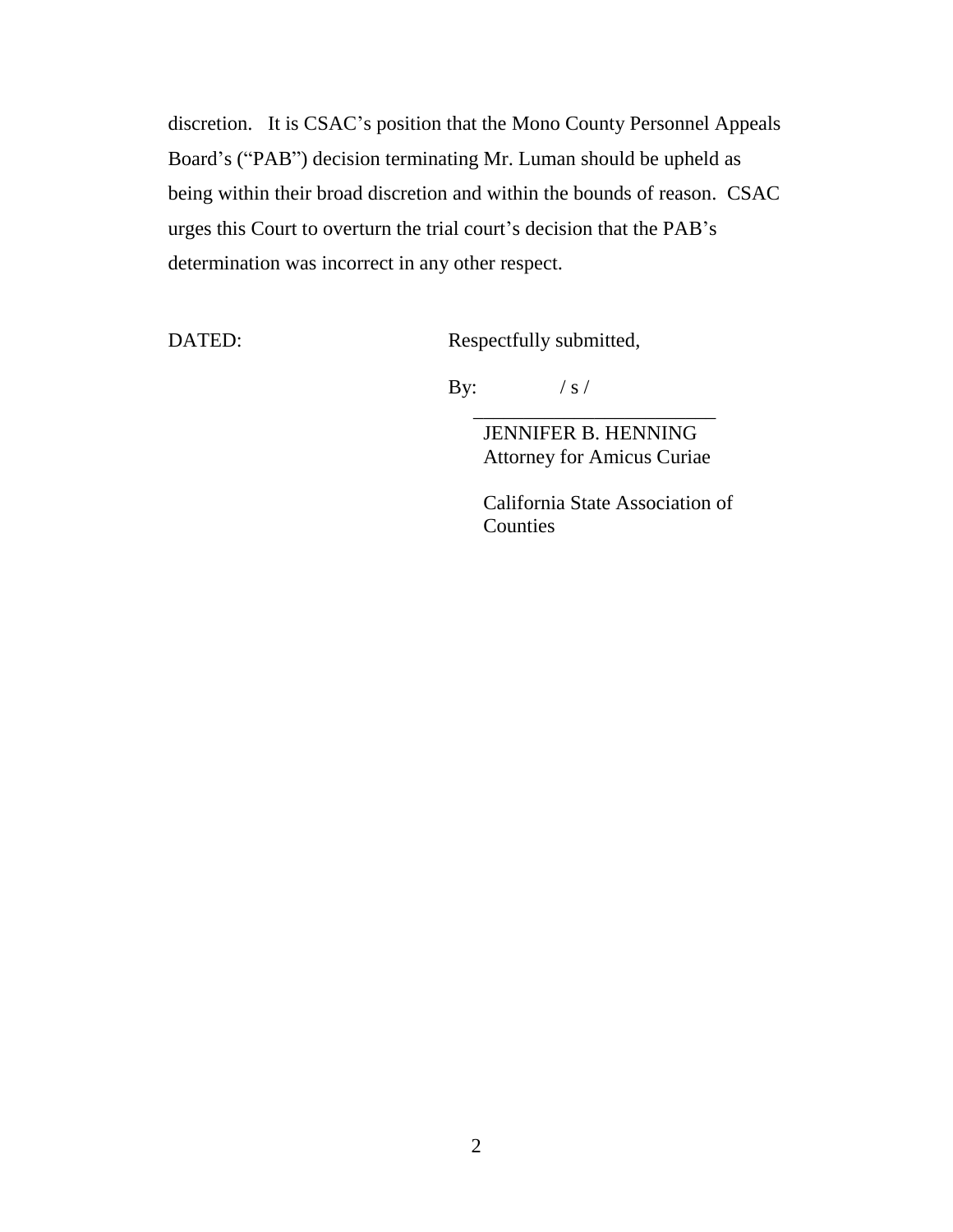### Case No. **C076497**

## IN THE COURT OF APPEAL OF THE STATE OF CALIFORNIA

## THIRD APPELLATE DISTRICT

### RICHARD LUMAN

### *Plaintiff-Appellant*

v.

MONO COUNTY PERSONNEL APPEALS BOARD,

*Defendant-Appellant*

MONO COUNTY

*Real Party in Interest-Appellant.*

On Appeal from the Superior Court, County of Mono The Honorable Stanley Eller, Judge CV120119

## **[PROPOSED] AMICUS CURIAE BRIEF OF THE CALIFORNIA STATE ASSOCIATION OF COUNTIES IN SUPPORT OF APPELLANTS MONO COUNTY PERSONNEL APPEALS BOARD AND COUNTY OF MONO**

Jennifer B. Henning (SBN 193915) California State Association of Counties 1100 K Street, Suite 101 Sacramento, CA 95814-3941 Telephone: (916) 327-7534 Facsimile: (916) 443-8867 E-Mail: [jhenning@counties.org](mailto:jhenning@counties.org)

Attorney for Amicus Curiae California State Association of Counties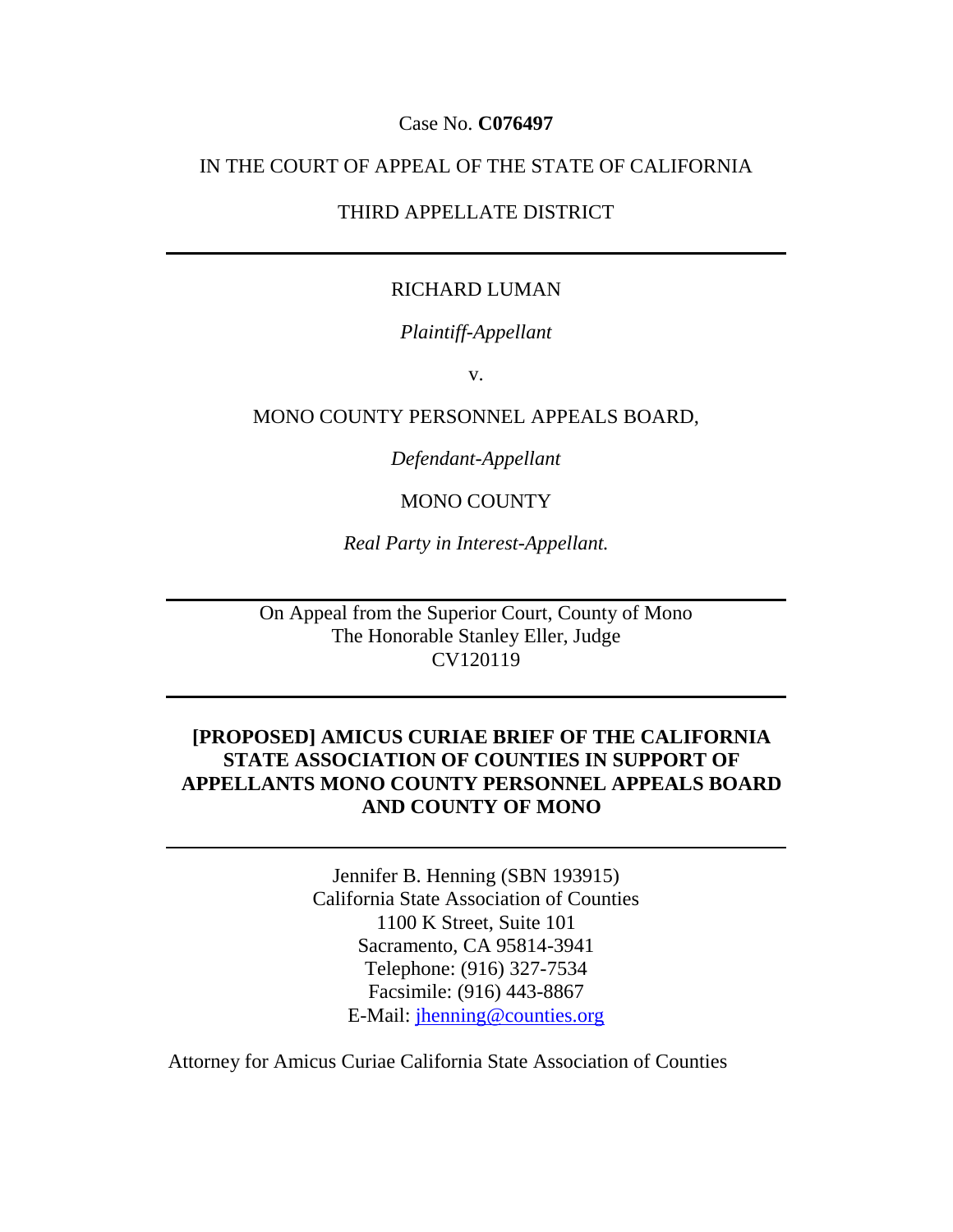# **TABLE OF CONTENTS**

| I. Trial Court Erred in Concluding that Termination was an Abuse of |
|---------------------------------------------------------------------|
| II. Trial Court Improperly Substituted its Judgment for the PAB's   |
|                                                                     |
|                                                                     |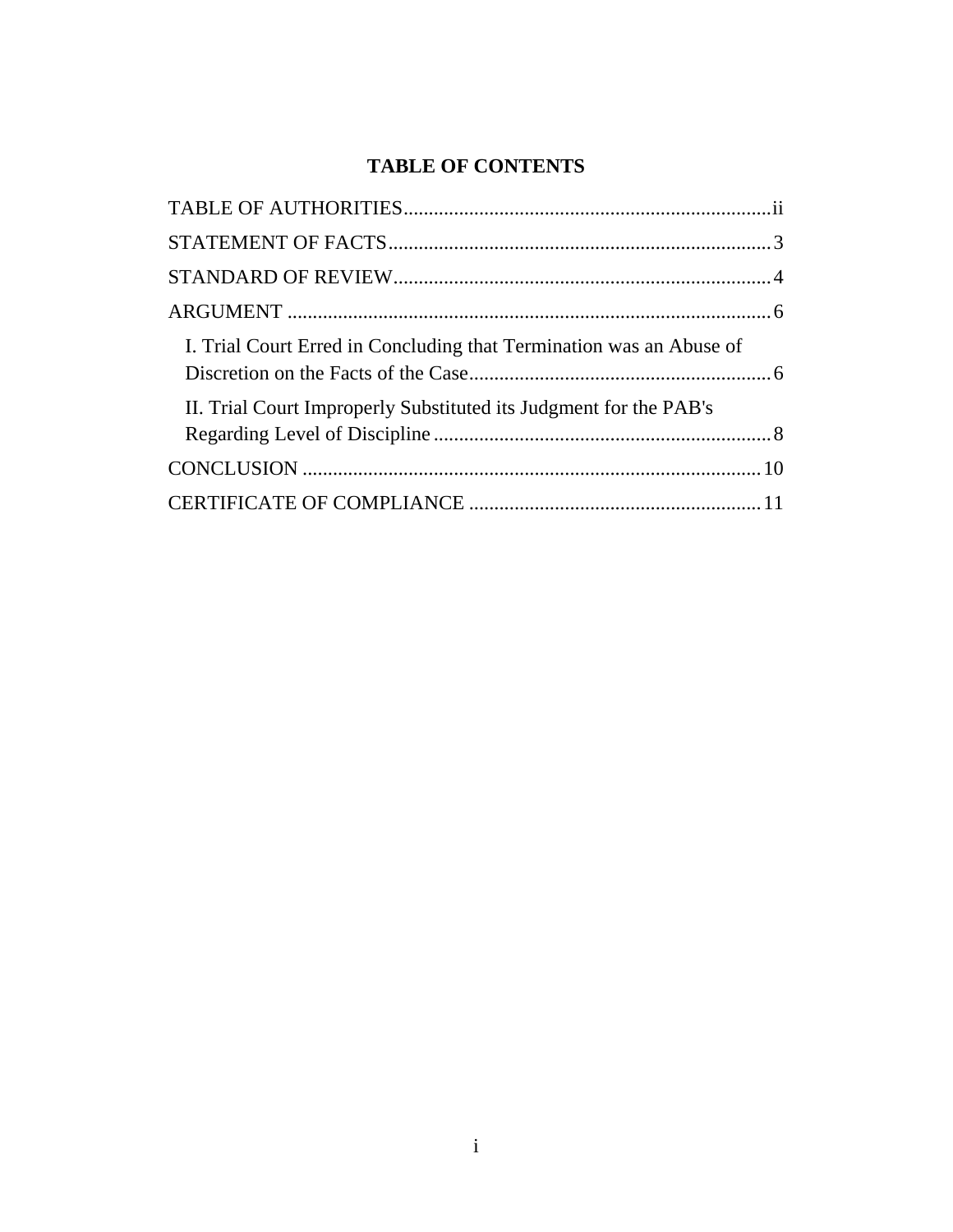## **TABLE OF AUTHORITIES**

| Bautista v. County of Los Angeles (2010) 190 Cal.App.4th 869 4            |
|---------------------------------------------------------------------------|
|                                                                           |
| Deegan v. City of Mountain View (1999) 72 Cal.App.4th 37 3, 9             |
| Flippin v. Los Angeles City Bd. of Civil Service Commissioners (2007) 148 |
| Kazensky v. County of Merced (1996) 65 Cal.App.4th 44 3, 5, 7             |
|                                                                           |
| Los Angeles County v. Civil Service Com. (1995) 39 Cal. App. 4th 620 7    |
|                                                                           |
|                                                                           |
| Schmitt v. City of Rialto (1985) 164 Cal.App.3d 494 4, 6, 8               |
|                                                                           |
| Szmaciarz v. State Personnel Bd. (1978) 79 Cal.App.3d 904 4, 5, 8         |
| <b>Other Authorities</b>                                                  |
| In the Matter of the Anneal by Frank C, Remett, State Dersonnel Dd.       |

*In the Matter of the Appeal by Frank G. Bennett*, State Personnel Bd. Precedential Decision No. 94-01, SPB No. 29621 (1994).........................8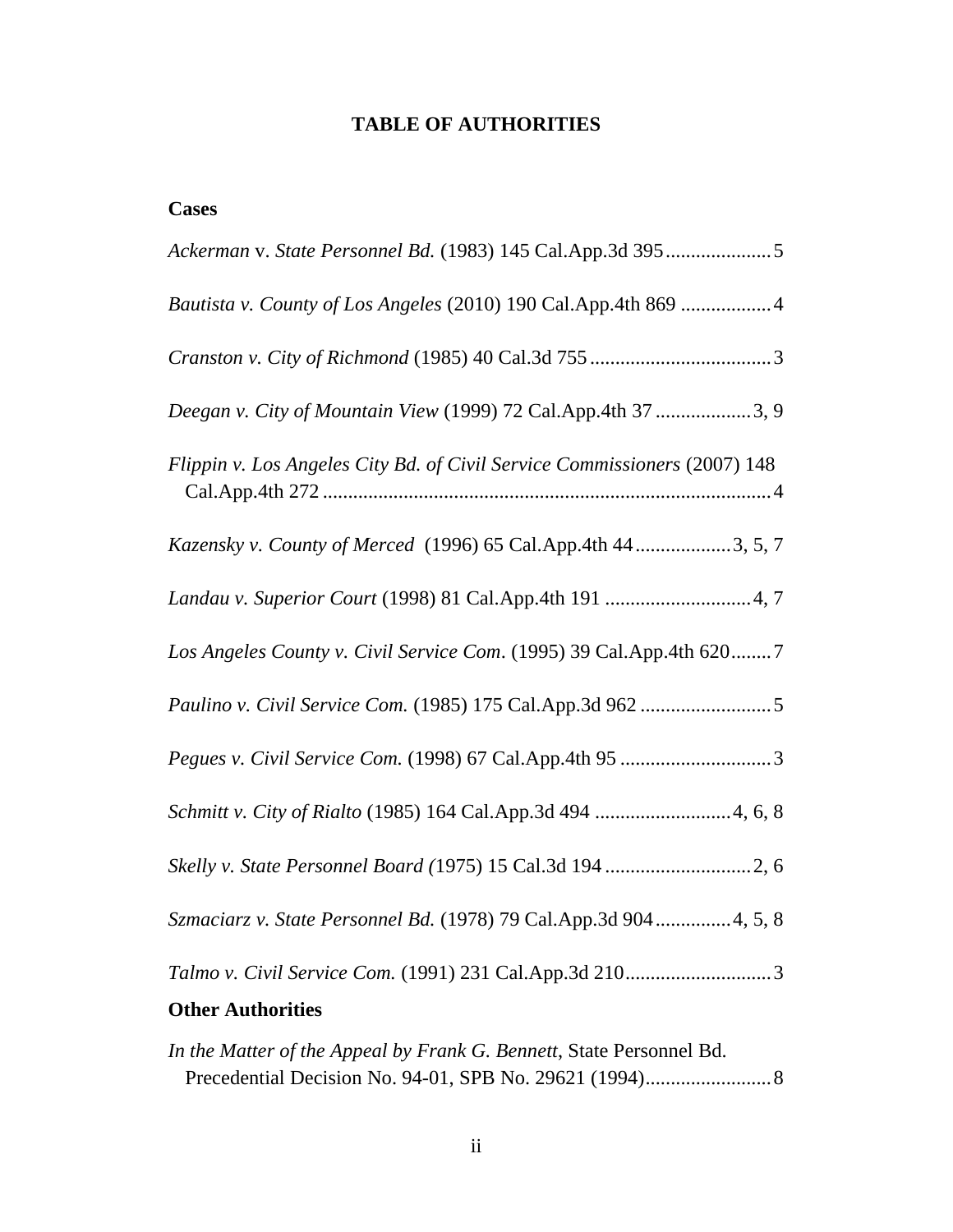### **STATEMENT OF FACTS**

For purposes of this appeal, the salient facts are straight-forward and largely undisputed. $<sup>1</sup>$ </sup>

On October 3, 2011, Richard Luman, a County equipment mechanic, made a threat of violence in the workplace which directly (and predictably) led to a physical altercation at the work site. (3 CT 647: 6-8 [Luman's threat "added fuel to the fire and contributed to the chain of events resulting in the physical altercation"].) After a thorough investigation, Luman's employer, the Mono County Department of Public Works, Road Division, terminated Luman for making (i) the threat of violence<sup>2</sup> and (ii) subsequent misleading statements about that threat. He promptly appealed to the local Personnel Appeals Board [PAB], the administrative body in Mono County responsible for holding administrative hearings on, and adjudicating, employee discipline. The PAB upheld the termination following an 11 day administrative hearing. [1 CT 28-43.]

Luman filed a writ of mandamus under Code of Civil Procedure section 1094.5 to challenge the PAB decision. The Superior Court conducted a hearing on the writ petition on March 26, 2014. Following full briefing and argument, the trial court issued its ruling containing four significant components:

- 1. Exercising its independent judgment, the trial court found that the words used by Luman constituted a true threat of violence. (3 CT 647:12-13 ["The words used by [Luman]…were a true threat"].)
- 2. The trial court exercised its independent judgment to specifically embrace the PAB's factual finding determination that, in the midst of "extremely heated and

 $\overline{\phantom{a}}$ 

 $<sup>1</sup>$  The parties devote a considerable number of pages in their briefs outlining select</sup> facts that reinforce their views. This Amicus Brief will neither recite nor attempt to parse those facts. The trial court succinctly summarized the relevant facts in its Statement of Decision. [3 CT 647-48.] As discussed below, since the trial court exercised its independent judgment in reviewing the extensive administrative record, its findings are binding if supported by substantial evidence. (See Standard of Review, p. xx.) The trial court's factual findings appear to be supported by substantial evidence.

<sup>&</sup>lt;sup>2</sup> Mono County has a zero tolerance policy towards workplace violence.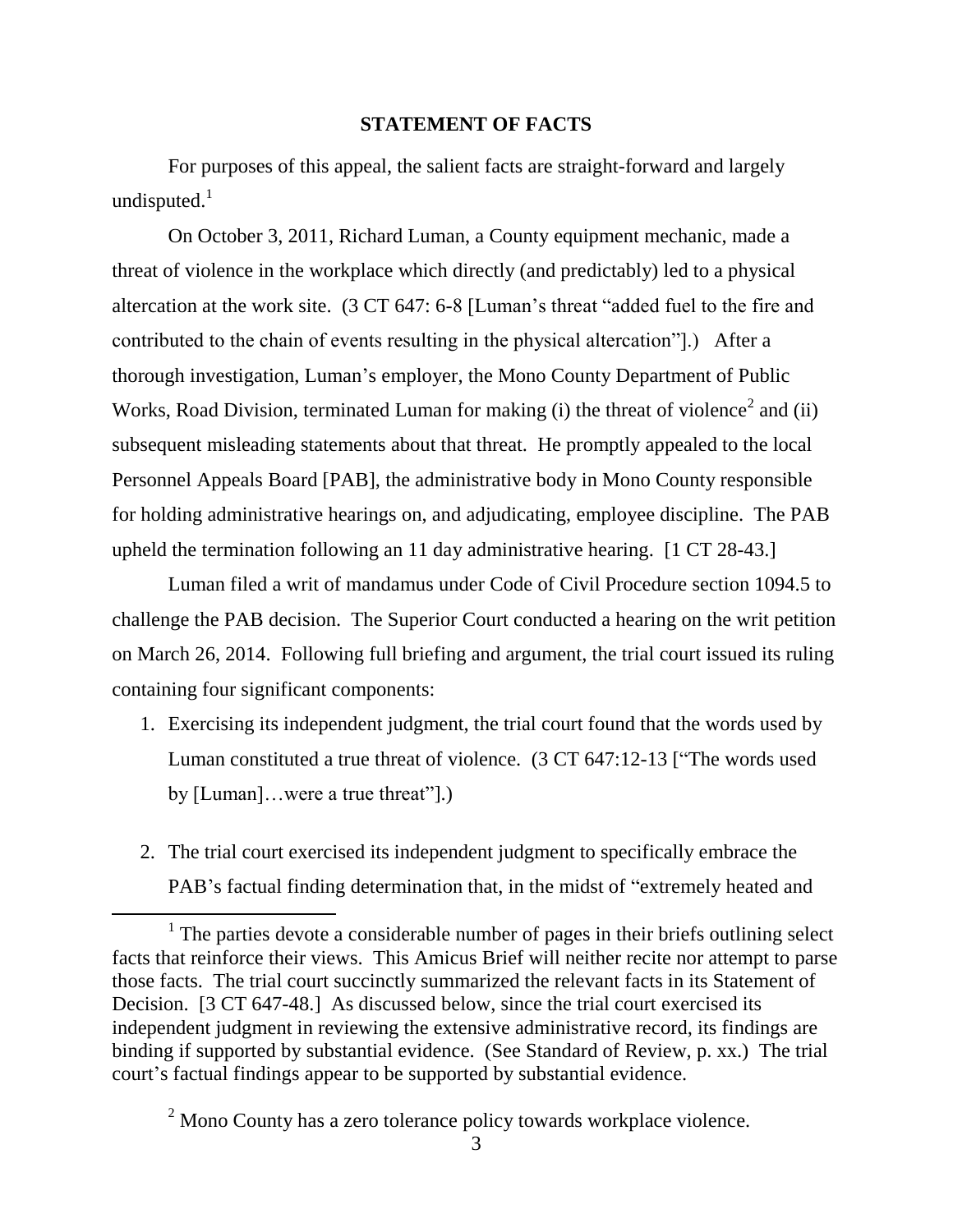volatile discussion," Luman's statement "provoked and further inflamed Mr. McCurry … added fuel to the fire and contributed to the chain of events resulting in the physical altercation." (*Id*, p. 647: 2-7.)

- 3. Luman's explanation that he intended his comment "as a wisecrack" was "not logical," hence misleading. (*Id*, p. 647: 14-15.)
- 4. The trial court evaluated the level of discipline imposed and found that termination was "grossly excessive" under the circumstances. The trial court properly noted its limited role in evaluating the PAB's penalty decision and correctly identified the seminal case, *Skelly v. State Personnel Board (*1975) 15 Cal.3d 194 as controlling authority. (3 CT 648: 9-13)<sup>3</sup> Despite acknowledging its limited role in evaluating the level of discipline, the trial court overturned the termination because, according to the trial court (i) it was a one-time occurrence, (see *id*. 648: 5 ["that was the first and last of it"]);
	- (ii) McCurry did not have residual fear of Luman, *ibid*; and
	- (iii) Luman "got the worst of it." (*Id*. footnote 4.)

 $\overline{a}$ 

The trial court issued its Order on April 17, 2014 vacating the PAB decision. This appeal followed.

Amicus CSAC respectfully contends that the trial court erred when it ruled that the termination was "grossly excessive," thus representing an abuse of discretion. The trial court's decision is inconsistent with *Skelly* and generations of public employee discipline cases that have followed *Skelly*. It is apparent that the trial court is substituting its judgment for the PAB's judgment on the level of discipline, which the court is not allowed to do. Amicus CSAC respectfully supports Mono County's contention that the trial court's Order is inconsistent with well-established state law, thus should be reversed.

### **STANDARD OF REVIEW**

<sup>&</sup>lt;sup>3</sup> Inexplicably, the trial court misquoted the *Skelly* court's teachings on what constitutes an abuse of discretion. As discussed further below, the inaccurate quote likely contributed to the trial court's flawed analysis.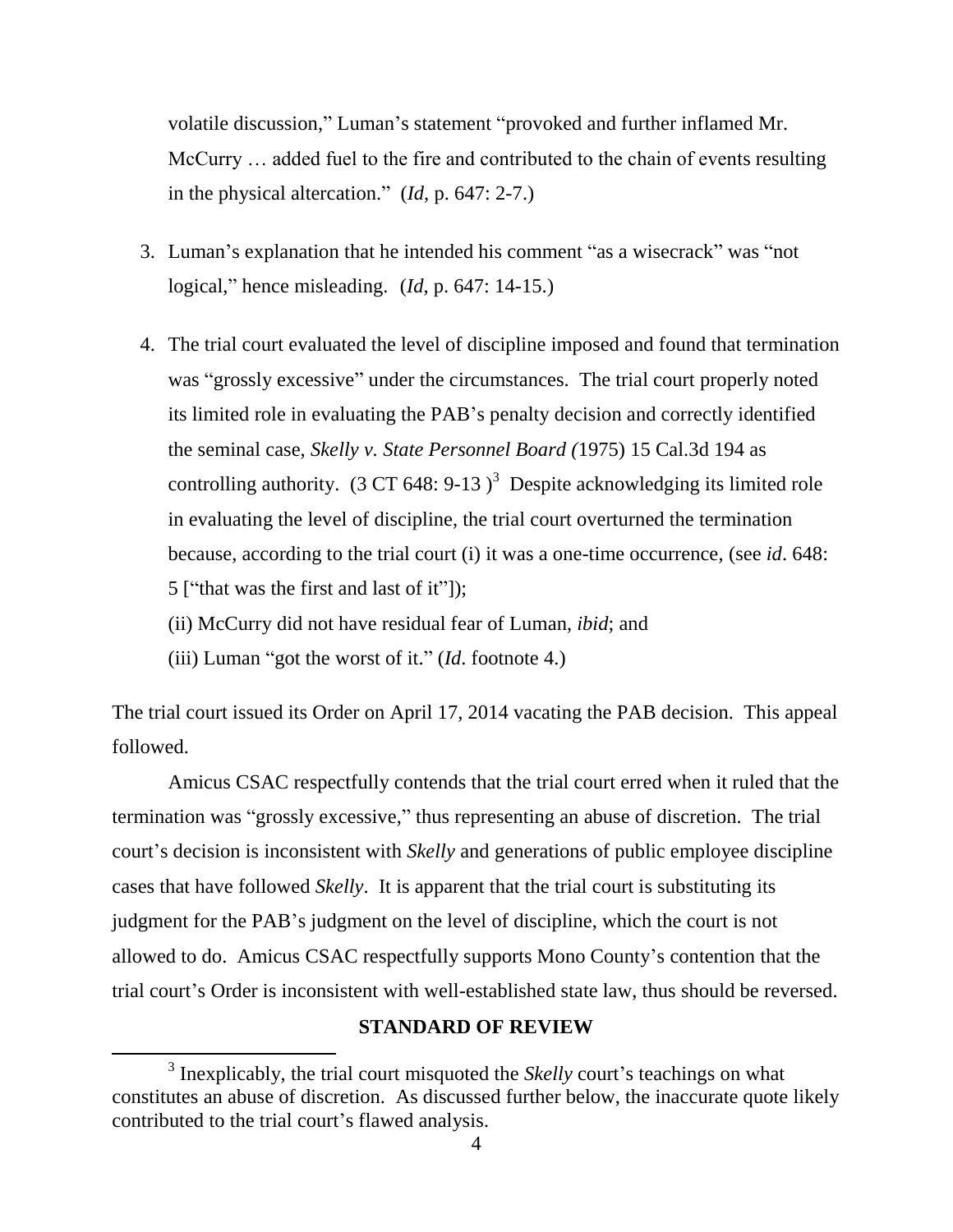More than most, this case hinges on the appropriate standard of review. As to the trial court's factual findings--specifically that Luman made a threat and subsequent misleading statements regarding that threat--because the trial court exercised its independent judgment, this Court will "review the record to determine whether substantial evidence supports the trial court's conclusions." (*Deegan v. City of Mountain View* (1999) 72 Cal.App.4th 37, 45.) If supported by substantial evidence, despite factual and evidentiary conflicts, "the Superior Court's determination of culpability is conclusive and binding on the reviewing court." (*Ibid.)*

Unlike the standard applied to a trial court's factual findings, neither this Court nor the trial court may disturb the penalty imposed by the administrative agency unless there is a manifest abuse of discretion. (*Kazensky v. County of Merced* (1996) 65 Cal.App.4th 44 , 53-54; see *Cranston v. City of Richmond* (1985) 40 Cal.3d 755, 772 ["'It is settled that the propriety of a penalty imposed by an administrative agency is a matter resting in the sound discretion of the agency and that its discretion will not be disturbed unless there has been an abuse of discretion.'"]; see also *Pegues v. Civil Service Com.* (1998) 67 Cal.App.4th 95, 106 [same]; *Talmo v. Civil Service Com.* (1991) 231 Cal.App.3d 210, 226 ["courts should let administrative boards and officers work out their problems with as little judicial interference as possible…Such boards are vested with a high discretion and its abuse must appear very clearly before the courts will interfere"]; *Flippin v. Los Angeles City Bd. of Civil Service Commissioners* (2007) 148 Cal.App.4th 272, 279 [judicial review of agency's penalty assessment "is limited, and the agency's determination will not be disturbed in mandamus proceedings unless there is an arbitrary, capricious or patently abusive exercise of discretion by the agency"]; *Landau v. Superior Court* (1998) 81 Cal.App.4th 191, 218 [in reviewing the exercise of this discretion, courts "should let administrative boards and officers work out their problems with as little judicial interference as possible"].)

This Court reviews the penalty imposed by the administrative body *de novo*, giving no deference to the trial court's determination. (*Flippin, supra,* 148 Cal.App.4th at 279; *Deegan, supra,* 72 Cal.App.4th at 46; *Schmitt v. City of Rialto* (1985) 164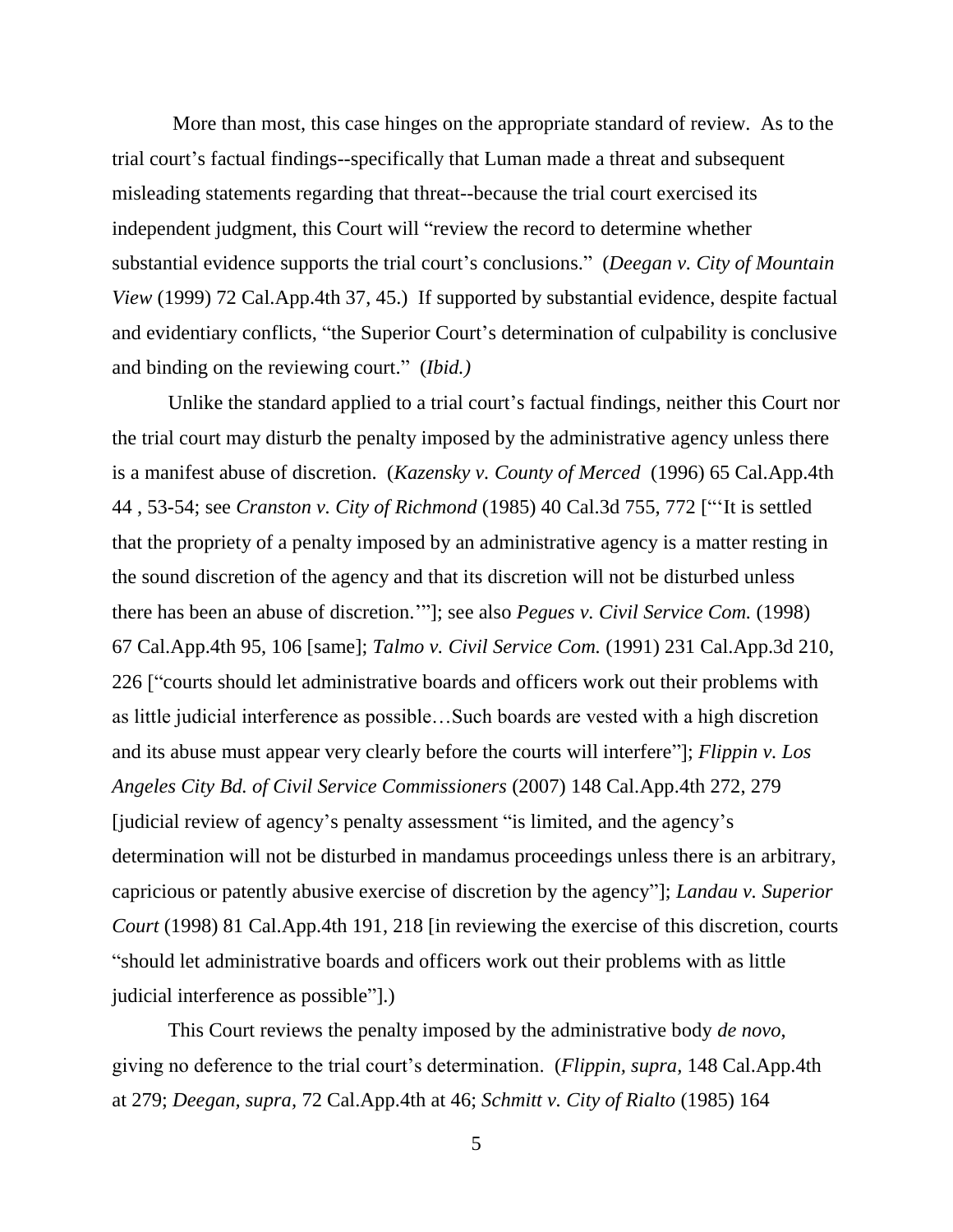Cal.App.3d 494, 504.) "Neither an appellate court nor a trial court is free to substitute its discretion for that of the administrative agency concerning the degree of punishment imposed." (*Barber v. State Personnel Bd.* (1976) 18 Cal.3d 395, 404.) "It is **only in the exceptional case**, when it is shown that **reasonable minds cannot differ** on the propriety of the penalty, that an abuse of discretion is shown." (*Bautista v. County of Los Angeles*  (2010) 190 Cal.App.4th 869, 879 [emphasis added; citation omitted]; see also *Pegues, supra*, 67 Cal.App.4th at107 [no abuse of discretion when reasonable minds could differ as to the propriety of the penalty]; *Szmaciarz v. State Personnel Bd.* (1978) 79 Cal.App.3d 904, 921 [even in instances when the trial or reviewing court believes the penalty was too harsh, it cannot interfere with an agency's imposition of a penalty]; *Flippin, supra,* 148 Cal.App.4th at 279 [if "reasonable minds may differ with regard to the propriety of the disciplinary action, no abuse of discretion has occurred"].) *See also* cases cited in Respondent's Brief at pp. 19-20, note 5.

Stated another way, "[d]iscretion is abused where the penalty imposed exceeds the bounds of reason." (*Paulino v. Civil Service Com.* (1985) 175 Cal.App.3d 962, 970, citing *Ackerman* v. *State Personnel Bd.* (1983) 145 Cal.App.3d 395, 401.) If the administrative agency's penalty assessment is within the bounds of reason, the courts will affirm it, even if the court believes a different penalty would be more appropriate. (*Kazensky*, *supra*, 65 Cal.App.4th at p. 75; *Szmaciarz, supra*, 79 Cal.App.3d at 921.)

## **ARGUMENT**

#### **I.**

## **TRIAL COURT ERRED IN CONCLUDING THAT TERMINATION WAS AN ABUSE OF DISCRETION ON THE FACTS OF THE CASE**

The trial court erred when it overturned the discipline imposed by the PAB. The trial court concluded that the PAB abused its discretion by terminating Luman after he made a threat and engaged in a physical altercation at work. As discussed above, the trial court properly referred to the *Skelly* decision as the benchmark for determining whether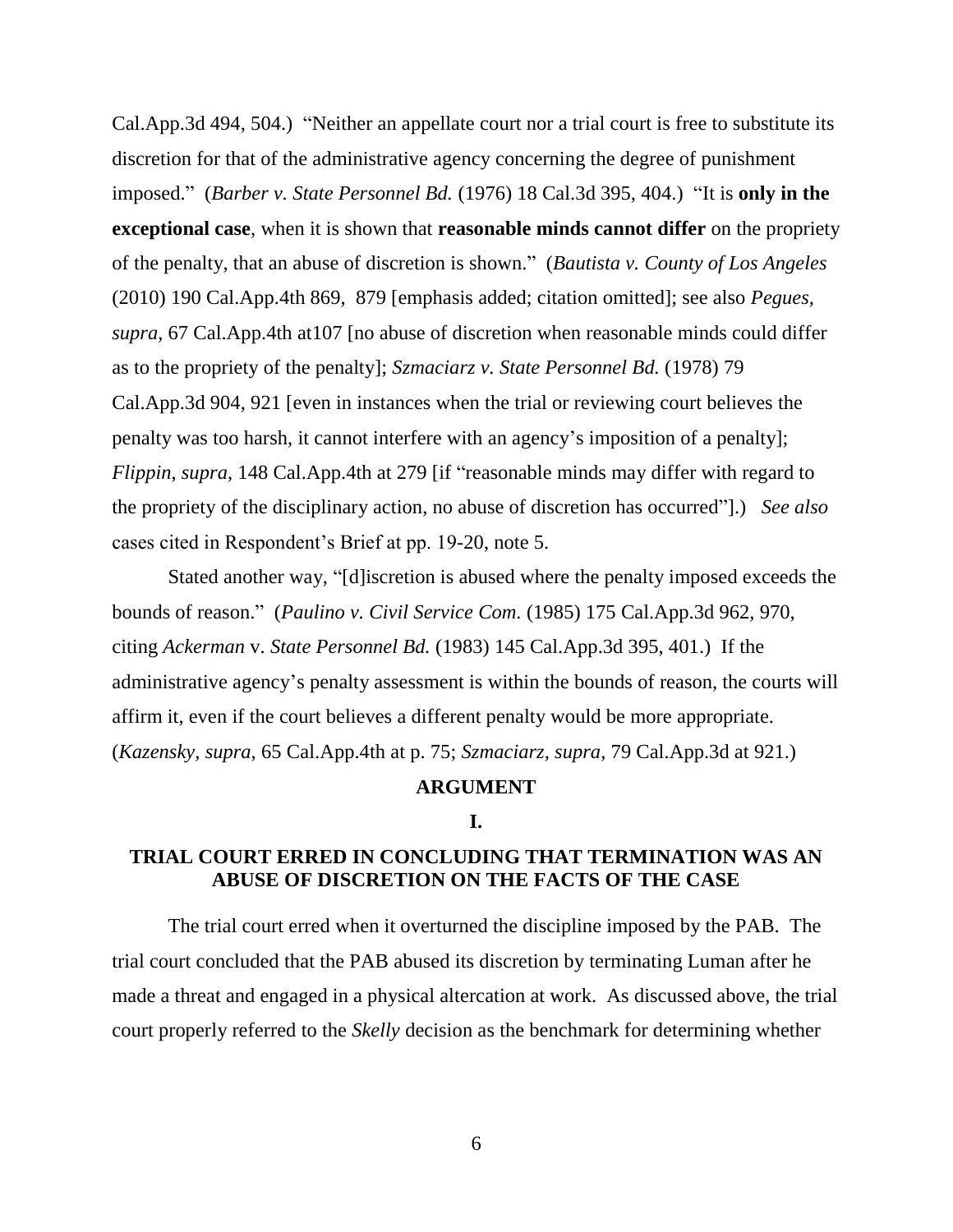the PAB abused its discretion. However, the trial court appears to have misapplied the *Skelly* factors, presumably because it misquoted the *Skelly* opinion.<sup>4</sup>

In determining whether abuse of discretion occurred, the overriding or the most important consideration is the extent to which the conduct harms the public service ---or, **if repeated** is likely to harm the public service. Not only did Luman make a true threat of violence (in a County with a zero tolerance policy for violence in the workplace), he provided misleading statements about his behavior when confronted. The trial court, exercising its independent judgment, concluded that Luman made a true threat and subsequently made misleading statements about that threat (3 CT 650: 5-6) --both in violation of County policies and rules. This conduct inherently harms the public service and, if repeated, would greatly harm the County. The prediction that the conduct is unlikely to recur is immaterial in evaluating the "overriding consideration in these cases." (See *Schmitt, supra*, 164 Cal.App.3d at 504.)

The likelihood of recurrence is a factor identified by the *Skelly* court but, by definition, a lesser factor. The trial court appears to have placed disproportionate importance on this factor, as well as other factors like the situational nature of employee's misconduct or the employee's own injuries.<sup>5</sup> The Court dismissed the altercation in the workplace as being "the first and the last of it." (3 CT 648: 5.) While

 $\overline{\phantom{a}}$ 

<sup>&</sup>lt;sup>4</sup> The trial court quoted *Skelly* stating, "The factors to be considered in determining whether or not an abuse of discretion occurred include the extent to which the conduct harms the public service, the likelihood of recurrence, and the circumstances surrounding the misconduct." (3 CT 648: 9-13.) The Supreme Court in *Skelly* actually wrote, "In considering whether [an abuse of discretion] occurred in the context of public employee discipline, we note that the **overriding consideration** in these cases is the extent to which the employee's conduct **resulted in, or if repeated is likely to result in**, '[harm] to the public service.' Other relevant factors include the circumstances surrounding the misconduct and the likelihood of its recurrence." (*Skelly v. State Personnel Board* (1975) 15 Cal.3d 194, 218 [emphasis added; citations omitted].)

<sup>&</sup>lt;sup>5</sup> The court went so far as to acknowledge that the "Plaintiff got the worst of it as he suffered a cracked rib and a hernia requiring surgery." (Statement of decision p. 4, footnote 4) The injuries that Luman suffered should be entirely irrelevant to the abuseof-discretion discussion.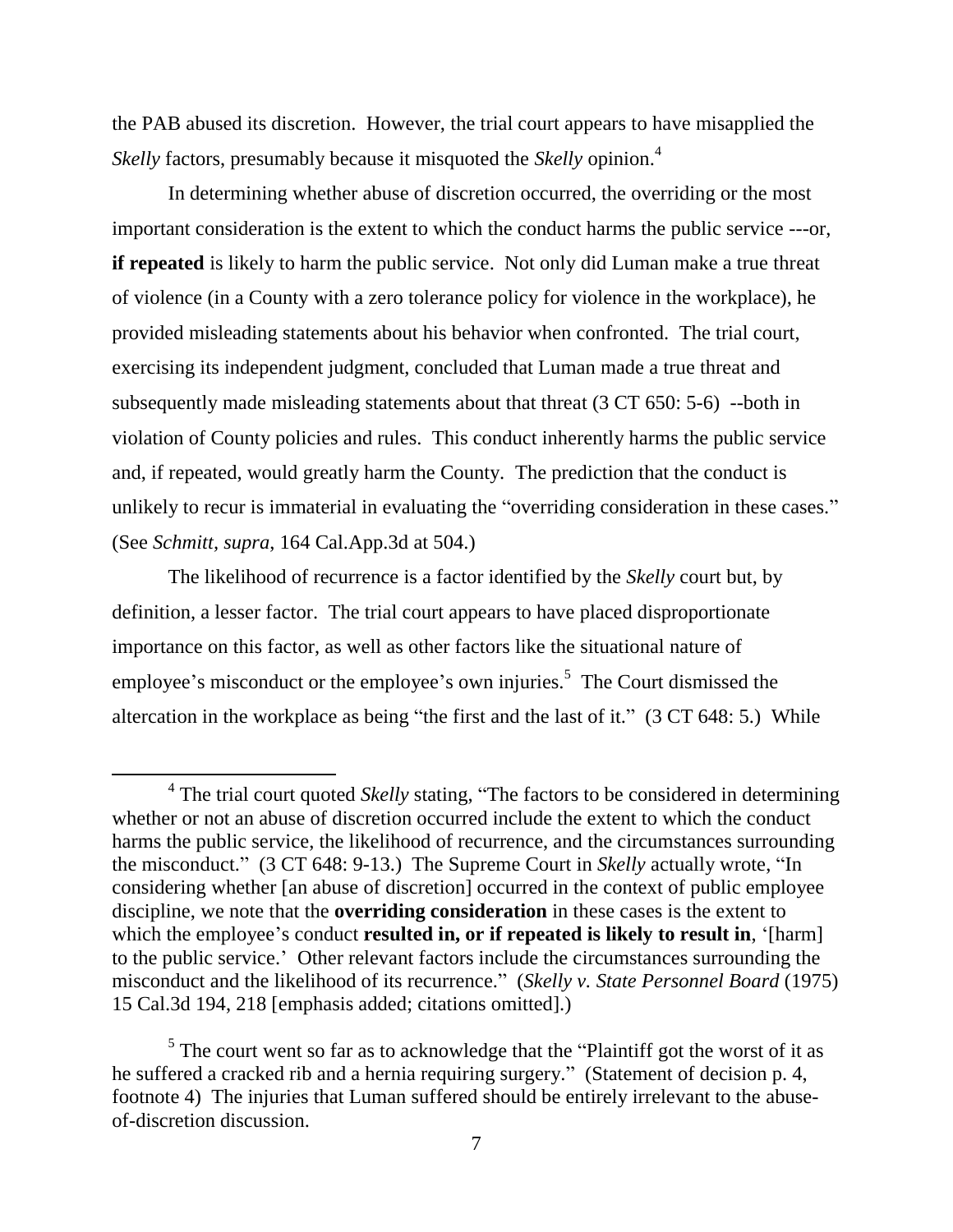the trial court's prediction that recurrence is unlikely certainly plays some role in the reviewing court's analysis, the **overriding** focus must be the harm to the public service. The trial court erred by focusing on these secondary factors.

**II.**

## **TRIAL COURT IMPROPERLY SUBSTITUTED ITS JUDGMENT FOR THE PAB'S REGARDING LEVEL OF DISCIPLINE.**

The trial court independently judged the termination penalty as "grossly excessive," rather than conducting the appropriate judicial review of assessing whether any reasonable factfinder could conclude that termination is reasonable. The trial court acknowledges language in prior cases, notably *Landau v. Superior Court* (1998) 81 Cal.App.4th 191, 218, recognizing that an administrative body such as the PAB has a "high discretion and its abuse must appear very clearly before the courts will intervene." (3 CT 648: 19-23.) However the trial court promptly distinguished *Landau* on the specific "far more aggregious [sic] facts" of the case, and disregarded the more important message: the court cannot substitute its judgment for the PAB's.

"'In reviewing the penalty imposed by an administrative body, which is duly constituted to announce and enforce such penalties, neither a trial court nor an appellate court is free to substitute its own discretion as to the matter nor can the reviewing court interfere with the imposition of a penalty by an administrative tribunal because in the court's own evaluation of the circumstances the penalty appears to be too harsh." (*Kazensky*, *supra*, 65 Cal.App.4th at p. 75 [citation omitted].)

The rule in California, as set forth in numerous cases (see Respondent's Brief, pp. 19-20, footnote 5) is that an abuse of discretion requires an administrative agency's imposition of discipline that is so unreasonable that **no reasonable person** can support it. "If reasonable minds may differ as to the propriety of the discipline imposed, the administrative decision may not be regarded as an abuse of discretion." (*Los Angeles County v. Civil Service Com*. (1995) 39 Cal.App.4th 620, 634; *Schmitt, supra,* 164

8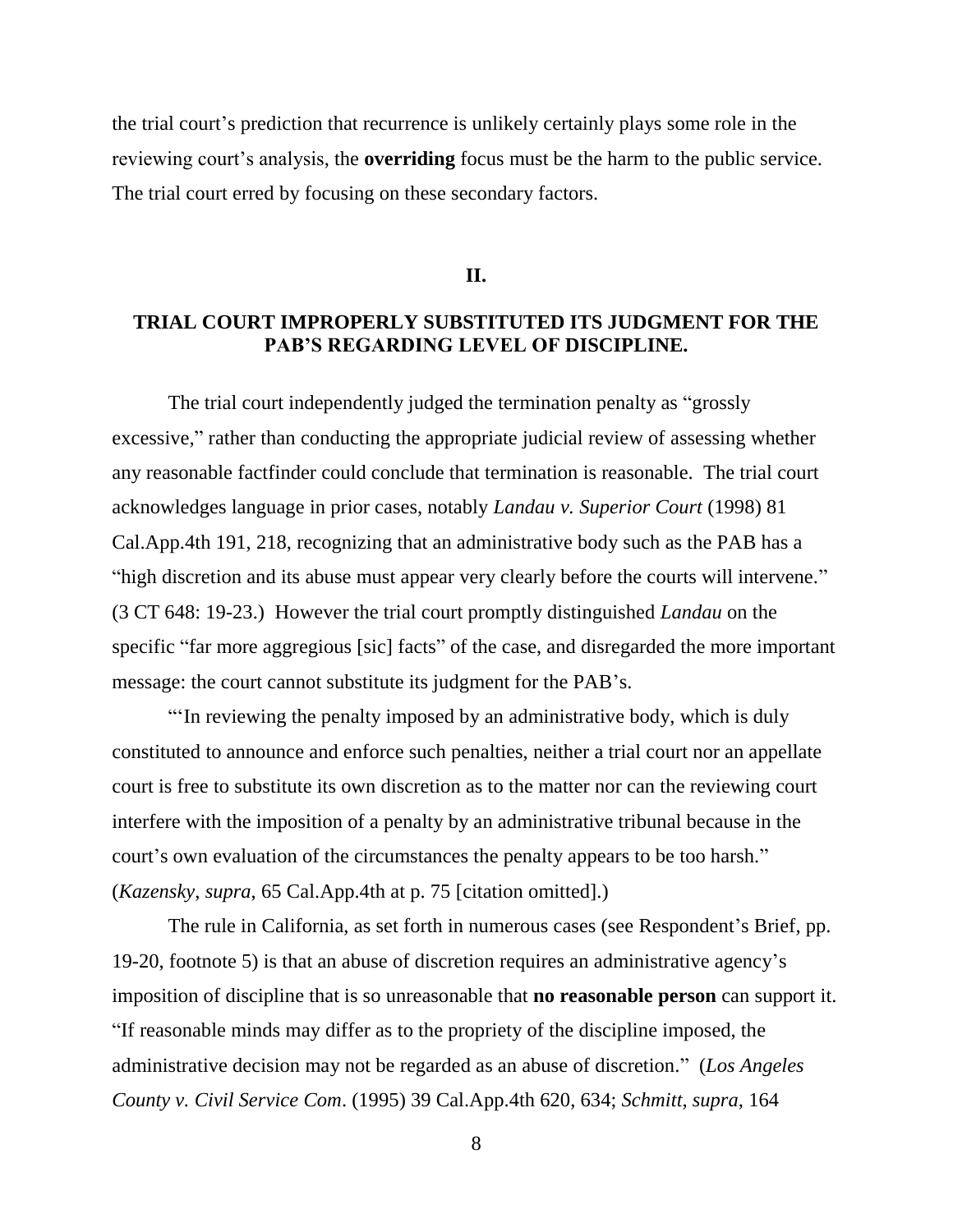Cal.App.3d at 504; *Szmaciarz, supra,* 79 Cal.App.3d at 922.) If reasonable minds can disagree, the agency has not abused its discretion, even if the court would prefer a less harsh result.

The Luman case is clearly a matter where reasonable minds may differ as to the level of discipline or penalty imposed. In the PAB decision, the vote was split 2 to 1 in favor of termination. As in the *Schmitt* case, Mr. Luman's conduct maybe seen by some as "relatively innocuous" (*Schmitt,* 164 Cal.App.3d at 504) but it may also be reasonably viewed by some as "demonstrating a severe lack of good judgment and an indifference to safety and official regulations portending serious future consequences." (*Ibid*.) As Respondent notes, "The choice is not just between the axe and a wagging finger." (Respondent's Brief, p. 35.) In this quip, Respondent implicitly concedes there was a continuum of reasonable disciplinary options available to the PAB on the facts of the case. If the PAB had determined that a brief (or even a lengthy) suspension was appropriate, that would not be an abuse of discretion given (i) the facts of the case, coupled with (ii) the PAB's broad discretion. Similarly, the termination decision by the PAB does not "exceed the bounds of reason," thus cannot be an abuse of discretion under the law. Courts historically defer to the administrative agency on level of discipline, even if reasonable minds could disagree.

The bulk of Respondent's argument is based on the theory that the Mono County policies and procedures **do not require** termination on the facts of the case. (Respondent's Brief, pp. 32-33; 40.) The Respondent seeks judicial notice of a State Personnel Board decision, *In the Matter of the Appeal by Frank G. Bennett*, State Personnel Bd. Precedential Decision No. 94-01, SPB No. 29621 (1994), in which the Board imposed a lesser penalty for a public employee disciplined for fighting. The *Bennett* decision demonstrates why the Mono County position is correct: the PAB could have imposed a variety of reasonable disciplines. The PAB chose termination. The courts must affirm the PAB's choice unless that choice "exceeds the bounds of reason." "Once the determination is made that the misconduct has occurred, the administrative agency must be shown great deference in its determination of penalty." (*Deegan, supra*,

9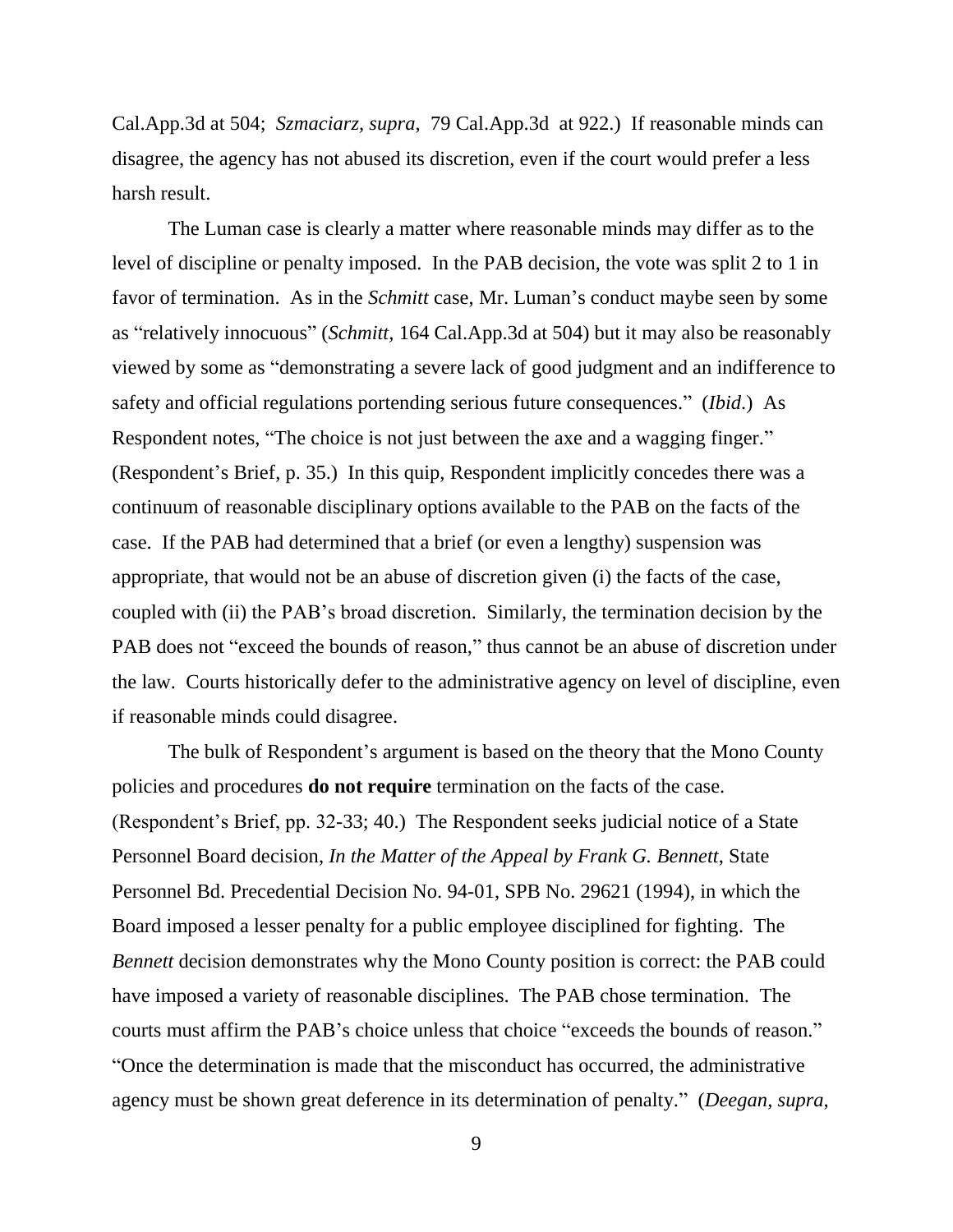72 Cal.App.4th at 50.) In fact, the *Deegan* court concluded that the courts are required to uphold the agency's penalty determination if there is any reasonable basis to do so.

### **CONCLUSION**

Amicus CSAC respectfully contends that the trial court erred when it ruled that the termination was grossly excessive. The trial court's misapplication of the *Skelly* factors caused it to substitute its own judgment for the PAB's on the level of discipline. This is not allowed. On the facts of the case, there were several penalty options, all within the "bounds of reason." The PAB chose termination. Under the circumstances, termination is not a manifest abuse of the PAB's broad discretion.

Therefore, CSAC respectfully requests that the trial court decision be reversed with instructions to affirm the PAB's penalty determination.

 $\text{DATED:}$  / s /

\_\_\_\_\_\_\_\_\_\_\_\_\_\_\_\_\_\_\_\_\_\_\_\_\_\_\_\_\_ Jennifer B. Henning, SBN 193915

Attorney for Amici Curiae California State Association of Counties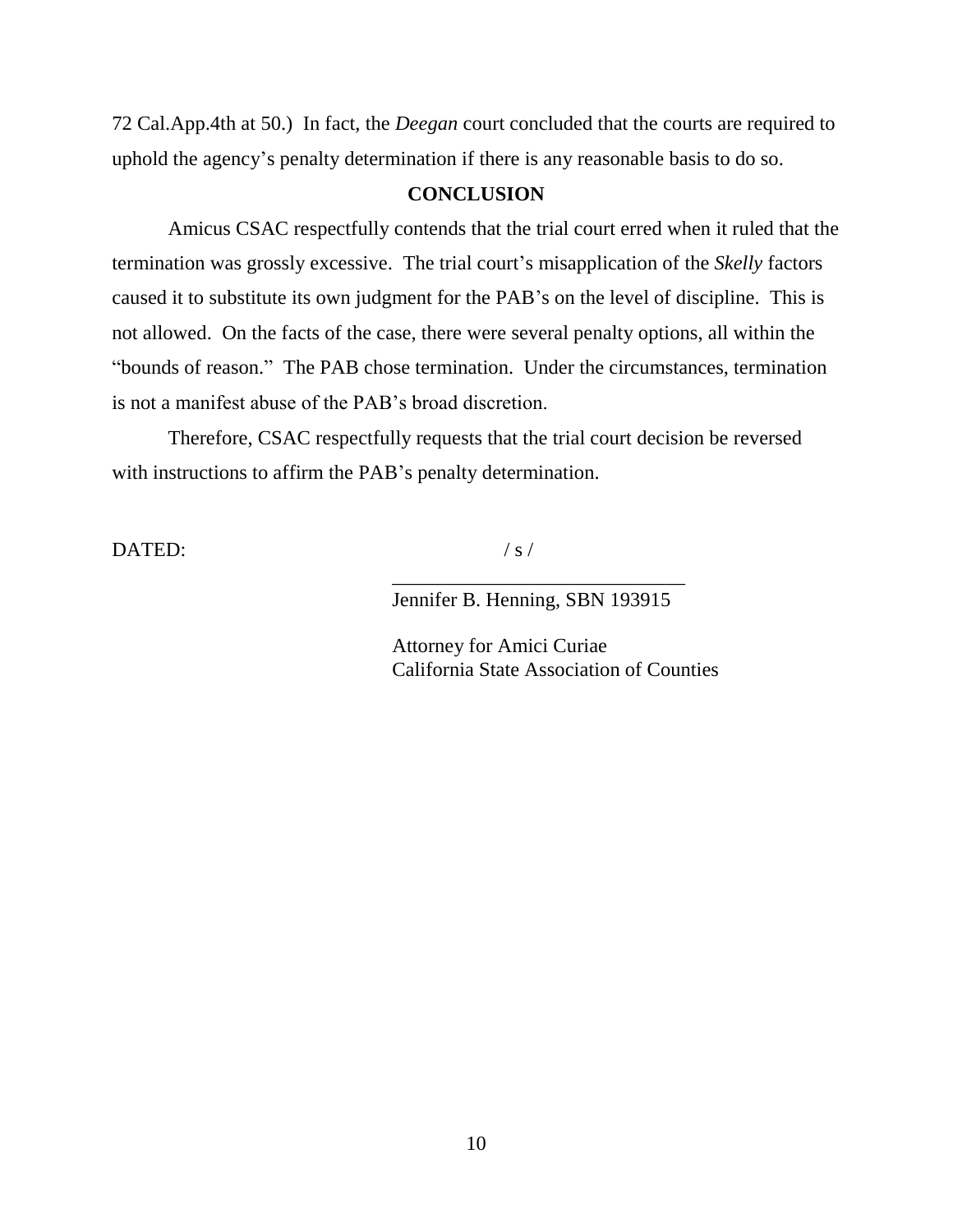## **CERTIFICATE OF COMPLIANCE**

Counsel of record certifies under Rule 8.204(c)(1) of the California Rules of Court, that the enclosed Amicus Curiae Brief of the California State Association of Counties in Support of Appellant County of Mono is produced using 13-point Times New Roman type and contains approximately 2,627 words, including footnotes. Counsel relies on the word count of the computer program used to prepare this brief.

 $\blacksquare$ DATED: /s/

\_\_\_\_\_\_\_\_\_\_\_\_\_\_\_\_\_\_\_\_\_\_\_\_\_\_\_\_\_

JENNIFER B. HENNING Attorney for Amicus Curiae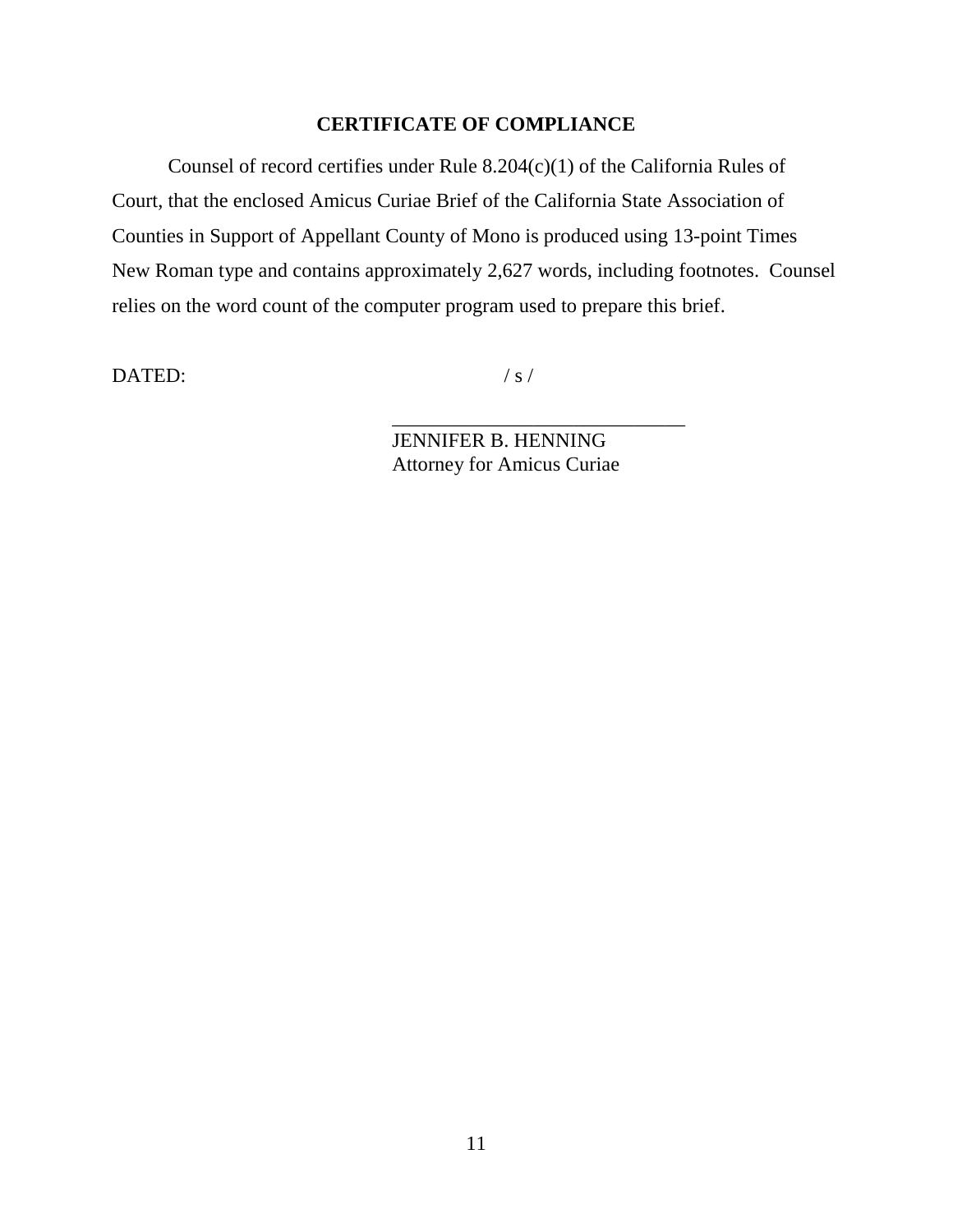## Proof of Service by Mail

## *Luman v. Mono County Personnel Appeals Board* Case No. C076497

#### I, MARY PENNEY, declare:

That I am, and was at the time of the service of the papers herein referred to, over the age of eighteen years, and not a party to the within action; and I am employed in the County of Sacramento, California, within which county the subject mailing occurred. My business address is 1100 K Street, Suite 101, Sacramento, California, 95814. I served the within APPLICATION FOR PERMISSION TO FILE AMICUS CURIAE BRIEF AND PROPOSED AMICUS CURIAE BRIEF OF THE CALIFORNIA STATE ASSOCIATION OF COUNTIES IN SUPPORT OF APPELLANTS MONO COUNTY PERSONNEL APPEALS BOARD AND MONO COUNTY by placing a copy thereof in a separate envelope for each addressee named hereafter, addressed to each such addressee respectively as follows:

| <b>Party</b>                                                   | <b>Attorney</b>                                                                                   |
|----------------------------------------------------------------|---------------------------------------------------------------------------------------------------|
| Richard Luman: Plaintiff and Appellar Kathleen Maloney Bellomo |                                                                                                   |
|                                                                | Attorney at Law                                                                                   |
|                                                                | P. O. Box 217                                                                                     |
|                                                                | Lee Vining, CA 93541                                                                              |
|                                                                | Jay-Allen Eisen<br>Jay-Allen Eisen Law Corporation<br>2431 Capitol Avenue<br>Sacramento, CA 95816 |
| <b>Mono County Personnel Appeals</b>                           | John Carl Vallejo                                                                                 |
| Board, Mono County: Defendants and                             | <b>Mono County Counsel</b>                                                                        |
| Appellants                                                     | P.O. Box 2415                                                                                     |
|                                                                | 452 Old Mammoth Road, Suite 308                                                                   |
|                                                                | Mammoth Lakes, CA 93546                                                                           |
|                                                                |                                                                                                   |

### **Proof of Service List**